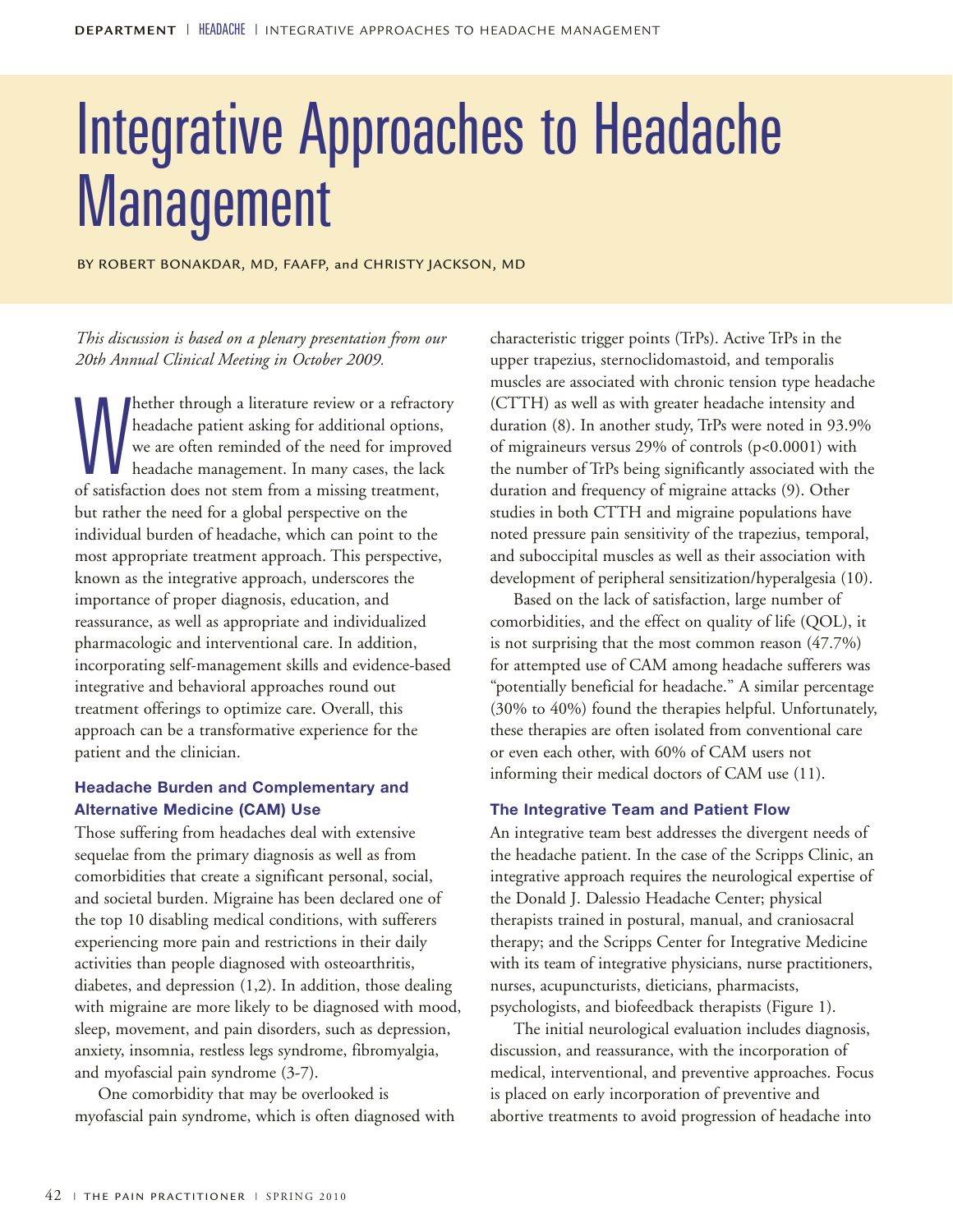a chronic daily phenomenon. Often a discussion of common triggers is important to help individualize self-management, pharmacologic, and nonpharmacologic therapies.

Subsequently, the patient undergoes an integrative medicine consultation that continues the discussion of trigger management, and develops an integrative plan using in-house therapies, such as acupuncture, biofeedback, hypnosis, healing touch, diet and dietary supplement counseling, and yoga, to provide an individualized menu of treatment options (Figure 2).

When outside services, such as chiropractic manipulation or additional psychobehavioral services, are deemed medically appropriate, referrals are made to specific practitioners in the community. The patient is followed by the neurology and integrative medicine specialists at both centers on a regular basis to determine the benefit of current therapies as well as the need for the introduction or tapering of therapies. At all stages, the clinician not only attempts to integrate appropriate therapies with patients, but also strives to integrate patients with their treatment plan. By incorporating patient preferences, motivations, and individual needs throughout the treatment process, the greatest likelihood of understanding, compliance, and self-empowerment are obtained.

#### **Figure 2. Integrative Options for Headache Management**



#### **Pharmacologic and Interventional Options**

In addition to improving QOL, early evaluation and medical treatment is important for several reasons. Appropriate preventative and abortive medication use can help avoid central sensitization, avoid medication overuse



From left to right: Brenda Rodi, FNP; Robin Beltran, PhD, biofeedback specialist; Margie Moore, RN, Lac, acupuncturist; Michael K. Sullivan, physical therapist; Andrea Ogden, RD, registered dietitian; Steven Poceta, MD, neurologist; Christy Jackson, MD, neurologist; Josh Eha, Lac, acupuncturist; Emily Engel, MD, neurologist; Robert Bonakdar, MD, integrative medicine specialist; Deborah Stapel, NP; Sarah LaBarbera, BCIA-C, biofeedback specialist; Nancy Anderson, LAc, acupuncturist; Cathy Garvey, RD, registered dietitian. (Not Pictured: Sherrie Gould, NP-C; James Mattioda PhD, RPh; Karen Sothers, MEd [Yoga therapist])

headache, and help retain the efficacy of prophylactic medications (12,13). Pharmacologic treatments for acute headache typically fall into the following categories: simple and combination analgesics, nonsteroidal antiinflammatory drugs (NSAIDs), ergots, selective 5HT1 agonists, antiemetics, tranquilizers, corticosteroids, anxiolytics and narcotics. The incorporation of these treatments needs to be individualized, taking into consideration key factors including frequency of headache and medication use, timing of headache (e.g., early in the morning, menstrual migraine), severity of associated symptoms such as nausea, and need for repeated treatment.

New acute treatments, which currently include a combination of sumatriptan and naproxen to help reduce need for second dosing of rescue

**Figure 1. The Scripps Clinic Integrative Headache Care Team**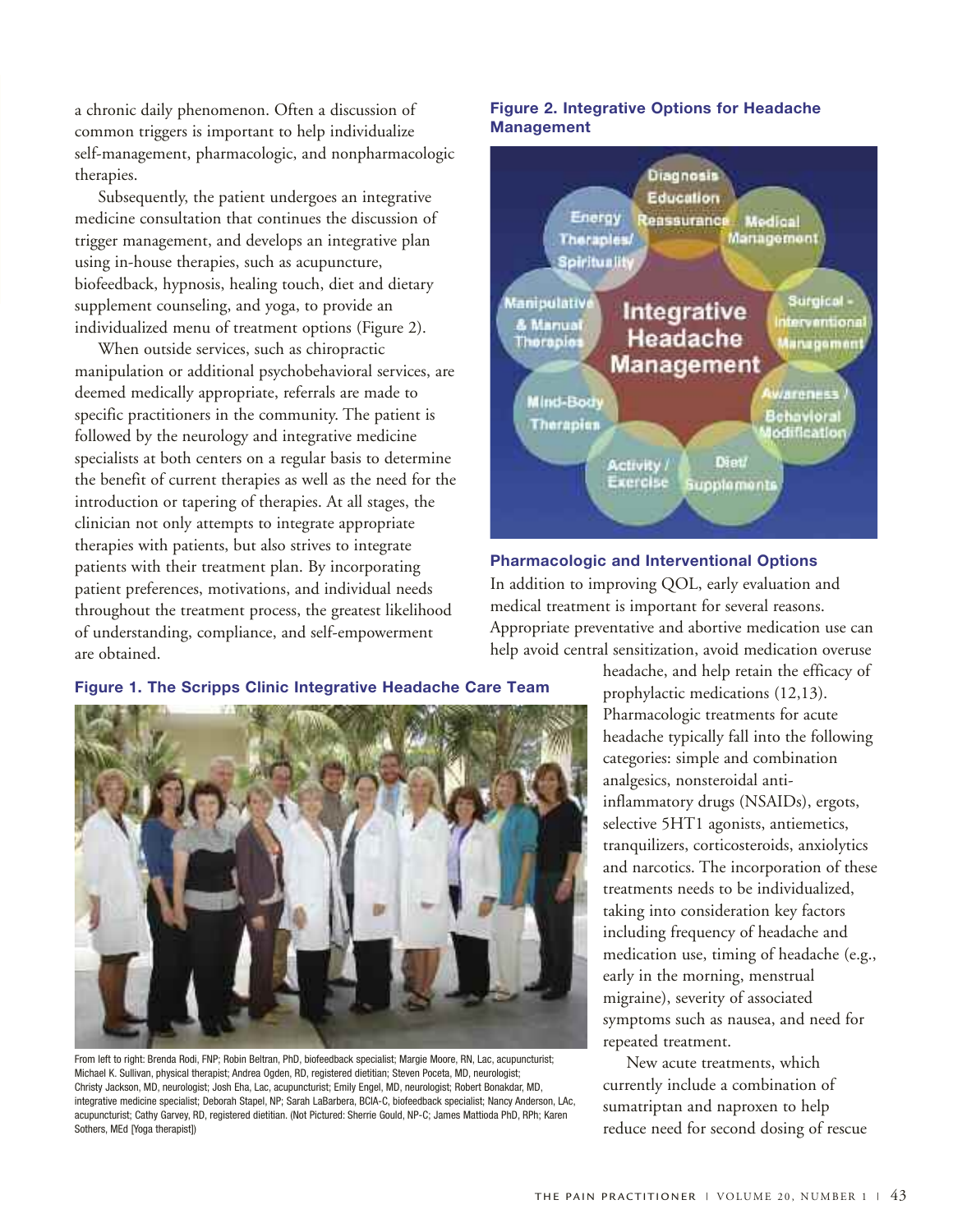medications, sumatriptan air injector, and DHE inhalation apparatus, are important to keep in mind to help optimize and individualize acute treatment choices.

Preventive treatment needs to be considered early in treatment. This is especially true if headache-related disability is >3 days/month, when symptomatic treatments are contraindicated, ineffective, or leading to overuse. Also, if there are any profound bouts of disability, including prolonged auras, neurological deficits, or migrainous infarcts, prevention should be immediately considered. Preventive treatments fall into the categories of b-blocker, calcium channel blockers, tricyclics, antidepressants, and certain neurological medications used in other settings, such as anticonvulsants, which may have benefit in the setting of headache. Similar to acute treatments, preventive treatments need to be individualized based on level on comorbid insomnia, anxiety, depression, and vasospasm, as examples. Patients may have varying levels of side effects (e.g., sedation, fatigue, weight change) which may alter available treatment options.

In addition to acute and preventive medications, injection and interventional therapies performed by trained specialists may be required in certain refractory cases such as with cervicognenic headache, occipital migraines, or headache associated with significant myofascial spasm. These procedures may include treatment of dysfunction at the level of the joint, nerve, or soft tissue, and include radiofrequency or chemical treatments such as injections with a continuum of agents based on severity (e.g., sterile water, anesthetic, corticosteroid, and botulinum toxin).

#### **Nonpharmacologic Interventions**

In conjunction with discussion of pharmacologic and interventional options, it is equally important to introduce nonpharmacologic interventions, which represent a diverse group of therapies (Figure 2). In 2000, the US Headache Consortium, a multidisciplinary group representing both primary care and specialty clinicians, concluded that nonpharmacologic treatments were well suited for patients who have: a preference for nonpharmacologic treatment; poor tolerance of, contraindications to, or insufficient response to pharmacologic treatment; planned to become or currently are pregnant or nursing; a history of long-term, frequent, or excessive analgesic or acute medications; and exhibited significant stress or deficient stress-coping skills (14).

#### **Trigger Management**

One of the most important aspects of nonpharmacologic management is trigger management. Since the vast majority of headache sufferers report some type of trigger for their migraine, an overview of triggers can be used to identify therapies that the patient is most motivated to pursue. One of the most commonly identified triggers is diet. We look closely at nutrition, in order to get rid of trigger foods, and fortify potential areas of deficiencies. Our end goal is not only to reduce headache, but to create an appropriate, health-promoting, antiinflammatory diet.

When discussing trigger foods we often discuss "Aware of the A's" as a quick reference for trigger food avoidance, which includes allergenic foods, such as gluten; additives, such as those found in processed or packaged foods; artificial ingredients, such as sweeteners; aged foods, such as cheese, wine, sauerkraut, or cured meats; and alcohol. Other important aspects of diet management include getting appropriate protein intake and avoiding excess pro-inflammatory fat. One study demonstrated that a reduction in dietary fat, and preferably a transition from saturated and trans fats to mono- and polyunsaturated fats (from 60 g/day to 30 g/day), demonstrated a reduction in the frequency, intensity, and duration of migraines, in addition to medication use (15).

#### **Dietary Supplements for Headache**

After discussing dietary triggers and transitioning to a more optimal diet, supplements can address areas of nutritional deficiency and/or suboptimal energy metabolism. If you consider migraine headache as a partially a mitochondrial disorder, several supplements including magnesium, riboflavin, and CoQ10—may be depleted in the migraine state and replacement can provide symptomatic benefit. Additionally, recent research suggests that the efficacy of supplements—B vitamins in particular—may be determined by genetic factors that influence cofactor and energy metabolism, including methylenetetrahydrofolate reductase (MTHFR) enzyme dysfunction and non-H mitochondrial DNA haplotypes (16,17). Several of the more common supplements used in headache management are reviewed below.

**Magnesium** is important for many enzymatic conversions and may cause increased inflammatory burden when deficient in the diet. Unfortunately, most people do not get enough magnesium, since 68% of US adults consume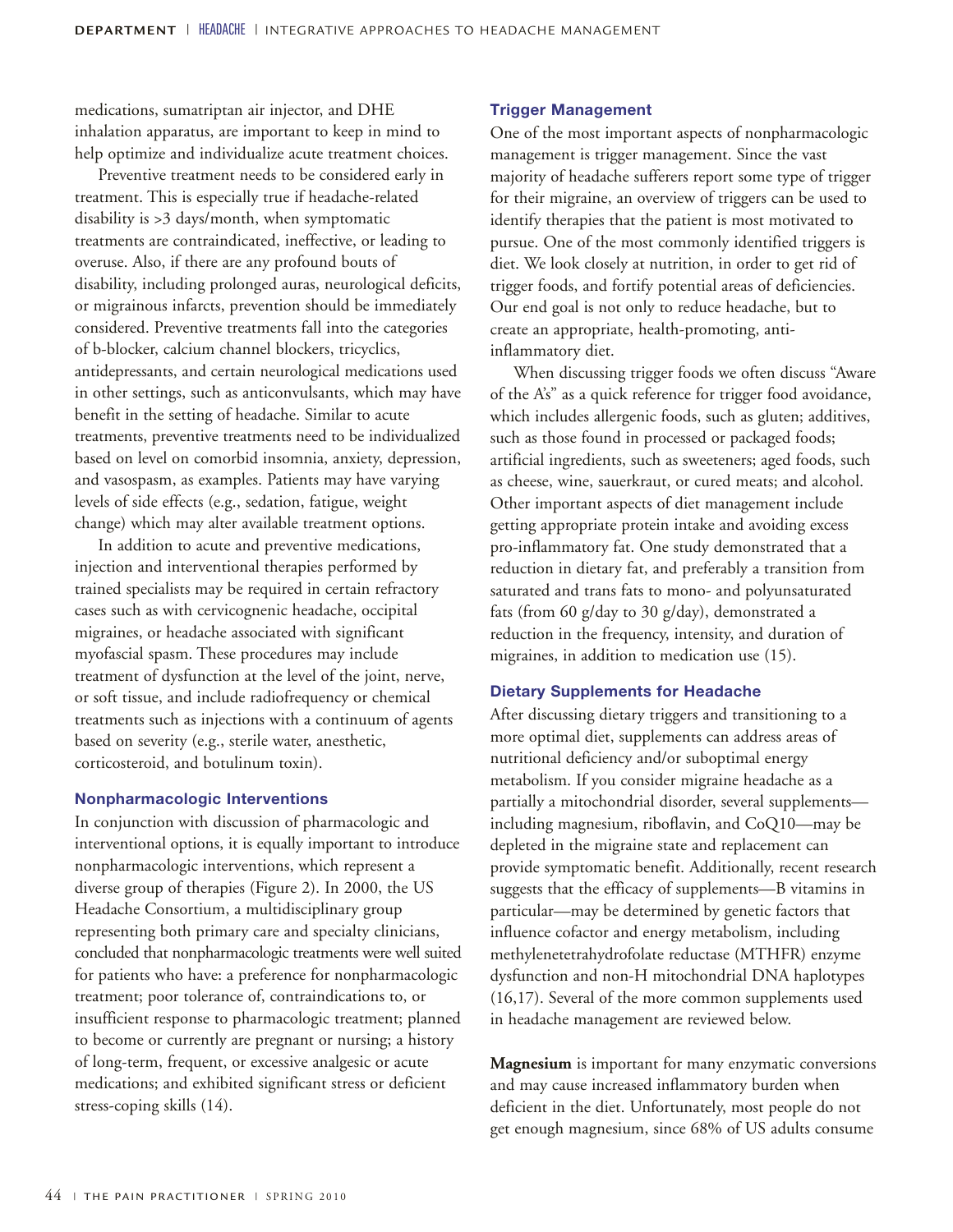less than the recommended daily allowance (RDA) and 19% consume less than 50% of the RDA. Importantly, those who consumed less than the RDA of magnesium were 1.48 to 1.75 times more likely to have elevated Creactive protein (CRP), which is linked to a number of inflammatory conditions (18).

Treatment appears safe in most groups. In a study of 118 children with migraine, it was demonstrated that 9 mg/kg magnesium oxide daily was more effective than placebo in reducing headache frequency and severity (19). Absorption and gastrointestinal effects are variable, and different formulations (i.e., oxide, sulfate, chelated forms) may needs to be attempted. Of note, vitamin D can be predictive of optimal magnesium absorption, so checking and correcting vitamin D deficiency should also be a part of the headache and dietary supplement evaluation (20).

**Riboflavin** (vitamin B2) has also been shown to be effective in reducing headache days, although it may not significantly change the intensity or duration of episodes (21-23). Side effects are rare but, like with magnesium, may include diarrhea.

**Coenzyme Q10 (CoQ10)** may also be deficient in headache sufferers (as found in 1/3 of adolescent migraine sufferers) and appears safe and effective in the pediatric population. Replacement of 1 to 3 mg/kg per day in the adolescent population or 300 mg in the adult population appears to decrease headache frequency and disability (24,25).

**Butterbur** (*Petasites hybridus* root) was originally used for allergenic disorders, so conceptually it may be effective in stabilizing the spreading inflammatory phenomenon seen in migraine. The recommended dosage that has been successful in decreasing migraine in adults is 150 mg/day, and in children 25 to 50 mg twice daily (31,32). Most of the trials use the Petadolex® formulation, which is typically well tolerated, other than mild gastrointestinal adverse events.

Research on **feverfew** (*Tanacetum parthenium*) has been very mixed, and may be based on the formulation utilized (26-29). New formulations, such as a sublingually administered feverfew and ginger may be effective for acute treatment of migraine when administered during the mild pain phase (30).



When recommending any dietary supplement, several key points need to be emphasized. In most cases, these supplements need to have 3 to 4 months of compliance for appropriate benefit evaluation, especially when trying to improve deficiency or cellular energy production. On a practical basis, it is important to educate the patient on why he or she is taking it, where to get it, what brand to buy, how to use it, and potential side effects.

Clear directions on finding and using supplements can help decrease the confusion that can often occur when attempting to identify a supplement on the shelf, a phenomenon we call the *Supplement Stare Syndrome*, which happens to both clinicians and patients. One approach that has worked at the Scripps Clinic is incorporating a dietary supplement pharmacy, staffed by a pharmacist trained in prescription and dietary supplement therapies. This approach, or a system in which clinicians collaborate with a community pharmacist or dietary supplement expert, helps to ensure that the patient is educated on the different formulations, and has the best chance of incorporating what is recommended.

(continued on page 49)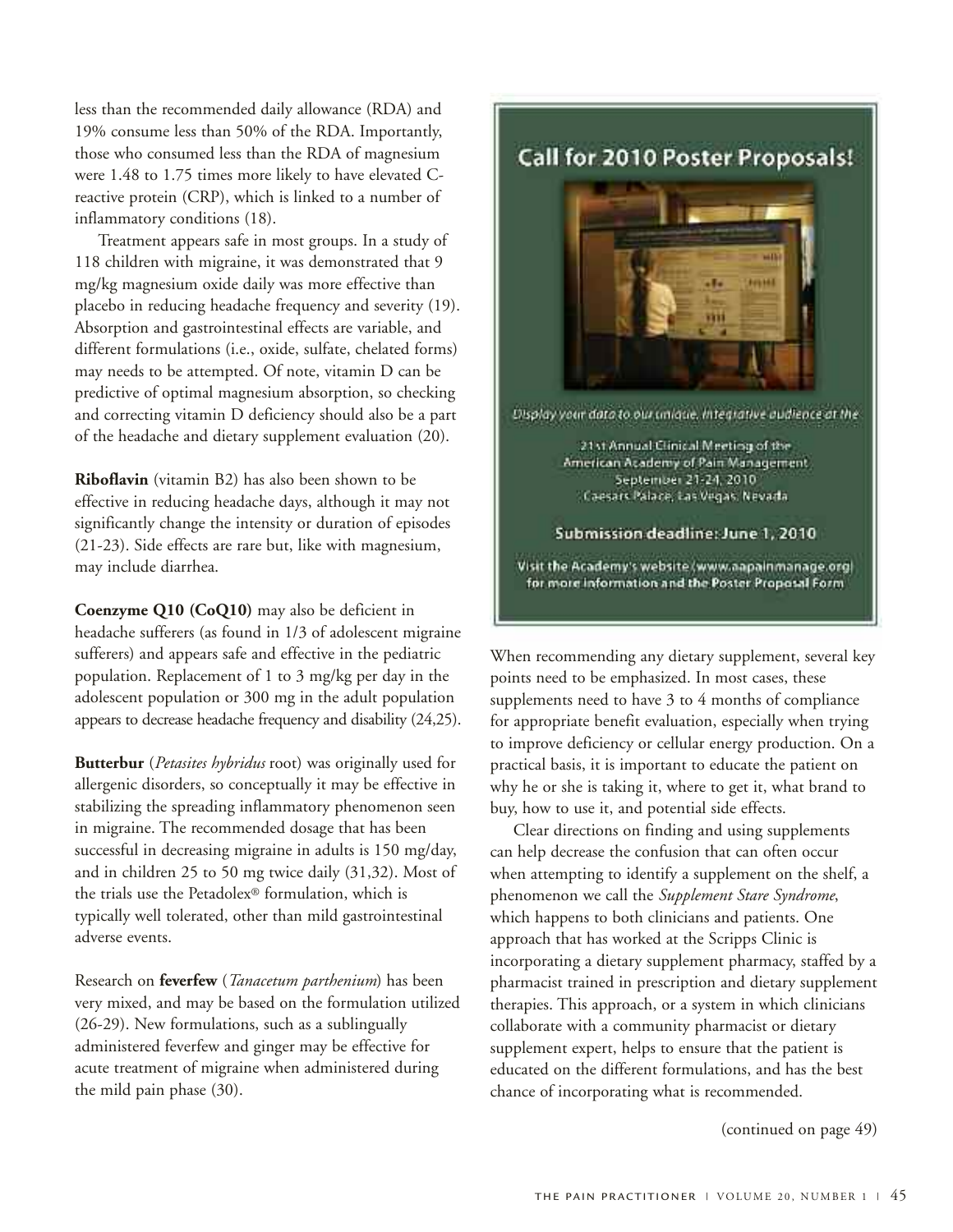Petterta with maximitiz Neckers soluters it assume more corp. In subsets with Drain Tragesmite, The safety and reflexing of PENTORA when used in patients with mackets more severa than Crack Thanks.<br>Act beam models

- Dieseing the Oliver Fusikage<br>3. Pararta arasist da manustad mat ia sport ha bliatar until mady ta acronator FSMTaSA.<br>2. A single tibetat and aboute to magazataj from the iduntor card by funding and maring egacher die.
- 
- 
- 
- performance.<br>The identity are the basic than the basic state of the values in the state of the identity of the intervent control of the property of the state of the property and the state of the property of the state of th ¥. copyright to the teared

Table Administration: Once the total is automobilization into these unit, the points should insumitately point to enter ONVIDEN table in the total is only introduced procedure that a part is enter ONVIDEN to the translati synthesed with a gloss of water. It is incommented that patients aborrate sides of the mouth mines<br>administering extensy our count of filth collection. **ACCEPTED AND READY AS** 

SARETY AND HARDWAYS in reliable by model, chile restraint likest processes. The minority of formula<br>correlation in regular and to busine a click Passas and their campions must be increased to have<br>strained as a state that

freeding our models. On the ani first himself must be advanced to dispose of any fability remaining from a Disposal and matches of the leasehold must be advanced to dispose at any fability remaining from a presentation of

must superiority in This<br>contribution of the control of the state of the state of the bidges by children<br>in the state of our answer protection from numbers, East Jubin is approach on one only with CA, and the<br>inferral of o

mail

Maszterstecher Cennetty, No.<br>Travec, 776 18383 1990 Valies View Road<br>Edwa Praizle, MN 95844 U. S. Pager Non 6200001 and 60091250<br>Presistos MSA REVITAN

#2007 Coulfield-in No. All Justice respected.



Györicken, Kim<br>4745 Wäes: Poet Vélep<br>Sieh Ladie: City, U7 Brit (8

#### (continued from page 45)

#### **Mind-body Therapies**

Mind-body therapies are an excellent choice for the most commonly identified headache trigger (stress) as well as other common comorbidities such as muscle tension, insomnia, and mood disorders that may often be difficult to resolve. Mind-body therapies, including biofeedback, guided imagery, cognitive behavioral therapy, meditation, music therapy, relaxation training, and stress management, have been long proven safe and effective in the setting of headache (33,34). Several meta-analyses have shown that the improvement ranges from 30% to 50% versus control for both migraine and tension-type headache (35,36). There also appears to be a synergistic impact when these therapies are used with medications with responder rate increasing to over 60% as compared to 30% to 40% with monotherapy (37,38). In addition to gains in common headache comorbidities such as anxiety and depression, one of the most underappreciated benefits of mind-body

therapies includes their ability to increase self-efficacy in dealing with the burden of headache (39).

For example, we use various individualized biofeedback methods—whether thermogenic, muscular tension (sEMG), or heart rate variability—in most patients with headache, and find it extremely helpful in improving self-management. Our protocol is to have the patient meet with the biofeedback therapist once a week for 4 weeks with daily homework throughout the period to reinforce techniques. Most patients will graduate after this period, although some patients may need more sessions to fully incorporate techniques. By gaining more awareness and insight into their condition and the treatment they are utilizing, patients often gain greater confidence and ability in recognizing and self-managing symptoms and triggers on a long-term basis.

#### **Movement Therapies**

Movement-based therapies have great promise in the setting of headache, especially when associated with muscle tension, poor posture, and cervicalgia. Unfortunately, reviews and trials are inconsistent and point to the fact that many headache sufferers suffer from tissue hyperalgesia and need very individualized and graded therapies to meet their needs. For example, physical therapies appear to be most beneficial for CTTH when patients have a high frequency of headache episodes. Also, physical therapies for migraine seem to be most effective when combined with treatments such as biofeedback, relaxation training, and exercise, lending more weight to the concept of an integrative approach (40). When examining the incorporation of movement and physical therapies, including exercise, stretching, massage, manual therapy, manipulation, and craniosacral therapy, it is important to start slow and utilize therapists experienced with headache.

Fortunately, it does not take much to gain benefit through movement. A study involving 284 office workers with chronic headache or neck pain, demonstrated that an educational and physical program involving simple relaxation exercises and stretches was effective in reducing headache frequency, neck and shoulder pain, and medication use after 6 months (41). We need more research on several of these therapies and who benefits most, but we often start with stretching or recommend yoga therapy, which has been shown in a preliminary trial to be beneficial for migraine without aura (42). We have several yoga therapists in our clinic that can demonstrate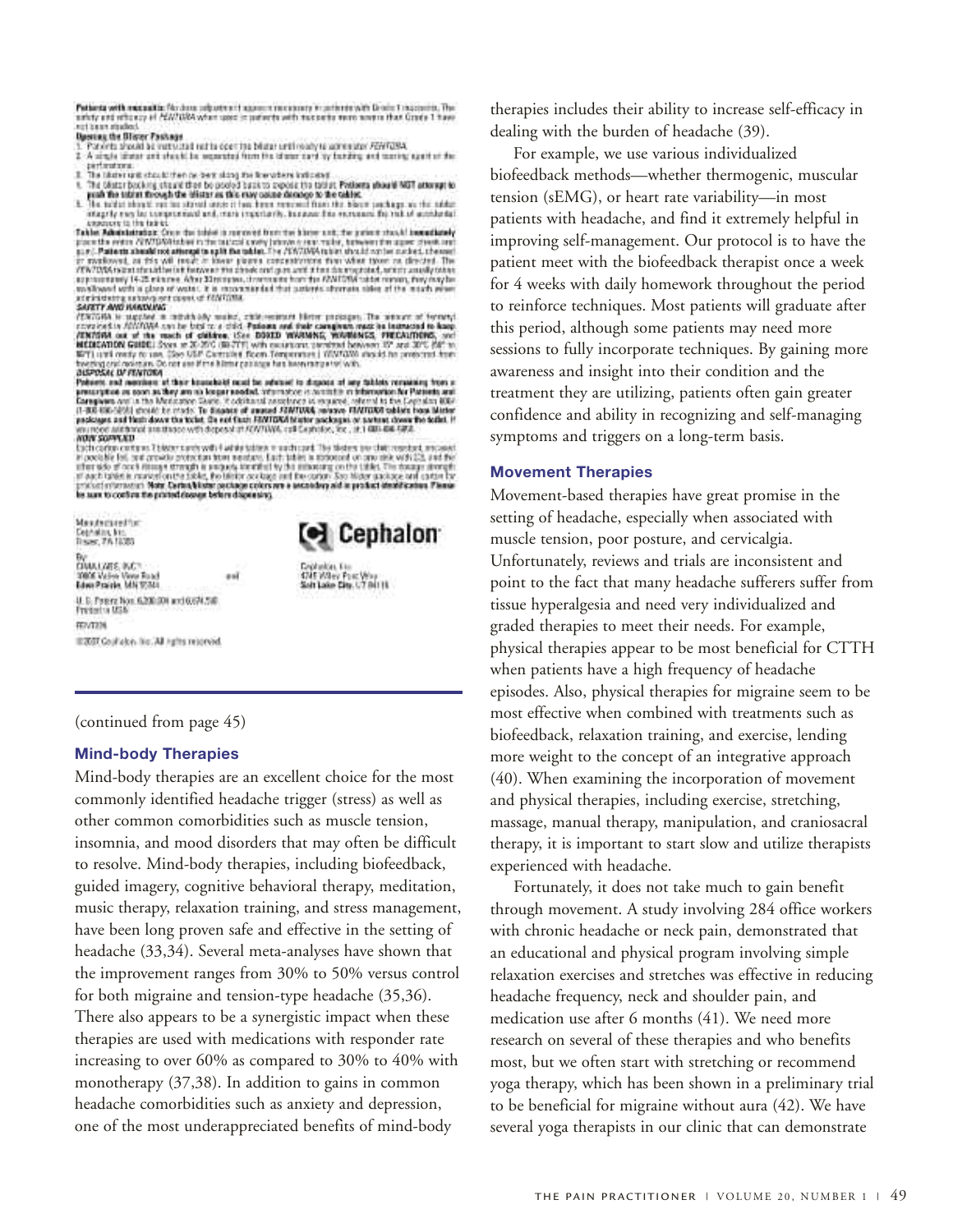which postures and breathing techniques can be helpful for headache with the goal of transitioning to use in the home and office setting.

#### **Energetic Treatment**

Because headaches and chronic pain affect patients on many levels, including physical, emotional, and spiritual, energetic therapies may be especially useful in certain cases. Preliminary evidence points to the benefit of healing touch among other energy treatments in the setting of headache (43). The energetic treatment with the most evidence is probably acupuncture. This treatment, which is a component of Traditional Chinese Medicine, has been used for several thousand years in the prevention and treatment of multiple conditions, including pain.

The recent Cochrane review of 22 trials (n=4419) (44) demonstrated that acupuncture appears to be effective for prevention of migraine headaches, and may be slightly better than pharmacotherapy with a strength of evidence of A, based on consistent and good-quality patientoriented evidence. Interestingly, acupuncture appears to be based on a potent unspecific needling effect, thus making it difficult to differentiate from sham acupuncture in trials (45). Interestingly, in 4 trials comparing acupuncture with proven prophylactic pharmacologic treatment with beta blockers, calcium channel blockers, or valproic acid, acupuncture demonstrated slightly better outcomes at 2, 4, and 6 months after randomization, with fewer adverse effects reported (44).

#### **Patient-centered Treatments**

When considering integrative therapies, it is important to not only consider the evidence for a treatment, but also to what degree the patient is integrated into the treatment. In many cases, a treatment that theoretically is a perfect fit may not match a patient's preference, understanding, or belief system. This may be true of both pharmacologic and nonpharmacologic options and points to the importance of an open, nonjudgmental discussion regarding goals for therapy, so that the most appropriate and patient-friendly options can be incorporated. Research has suggested that in clinical trials patient preference can often be a strong indicator of treatment outcomes, including level of compliance, follow-up, and benefit. Thus, the treatment(s) initiated is suggested to blend available evidence and patient preference to best ensure safety, compliance, potential benefit, and ongoing clinician-patient dialogue.

#### **Putting it all Together**

When examining how to combine treatments effectively, research demonstrates that simple integration can be both clinically and financially effective. A study that looked at a low-cost group program, which included supervised exercise, stress management and relaxation, massage, and dietary education, resulted in an improvement in the overall frequency, severity, and duration of headaches at 6-week and 3-month follow-up (46). In addition, improvements were made in patients' functional status, QOL, health status, pain-related disability, depression. Many education and self-management techniques can be replicated in a clinic setting to provide more integrative options at a low cost to improve patients' headaches, increase their QOL, and most importantly, empower them to manage their pain on their own.

#### **Conclusions and Next Steps**

Headache disorders are often precipitated and exacerbated by a complex set of factors which can create significant multisystem dysfunction. Similarly, treatments often need to provide multipronged support to enable both pain reduction as well as management of significant comorbidities affecting sleep, mood, physical conditioning and social functioning. In many ways, an integrative model, which follows the principles discussed, provides a comprehensive, whole person approach to headache management while empowering the patient to increase awareness and self-management approaches. Such a model also has promise to provide both a more cost-effective and patient-friendly approach to headache management. The clinician plays a key role in openly discussing and providing guidance in the appropriate incorporation of integrative options to optimize care. ■



ROBERT A. BONAKDAR, MD, is Director of Pain Management at the Scripps Center for Integrative Medicine in La Jolla, California. As a recipient of the Richter Fellowship for Independent International Research, Dr. Bonakdar studied Tai chi/ Qigong, meditation, and acupuncture in Southeast Asia. He is a member of numerous

professional organizations including the American Academy of Family Physicians, and serves on the NIH/ODS review committee for the Annual Bibliography of Significant Advances in Dietary Supplement Research. Dr. Bonakdar's clinical and research work focuses on integrative approaches to pain management including the use of biostimulation, mind-body therapies, and dietary supplements.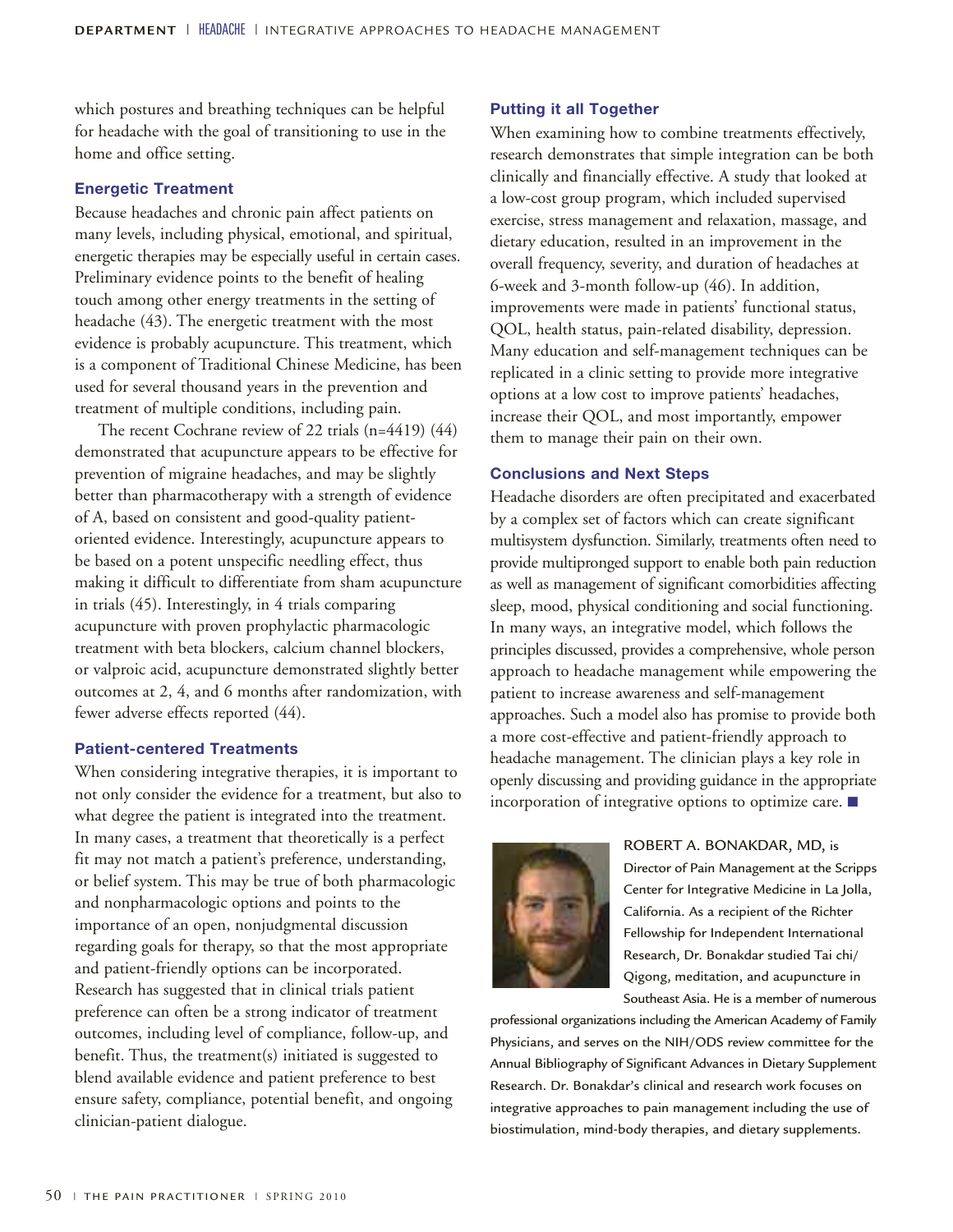CHRISTY M. JACKSON, MD, is Director of the Don Dalessio Headache Center at the Scripps Clinic in La Jolla, California. Her research and clinical interests include cerebrovascular disease, headache, and stroke. She is a former Professor of Neurosciences at the University of California, San Diego Medical School.

#### **REFERENCES**

- 1. Dahlof CG, Solomon GD. The burden of migraine to the individual sufferer: a review. *Eur J Neurol*. 1998;5(6):525-533.
- 2. Lipton RB, Bigal ME, Stewart WF. Clinical trials of acute treatments for migraine including multiple attack studies of pain, disability, and health-related quality of life. *Neurology*. 2005;65(12 Suppl 4):S50-S58.
- 3. Ifergane G, Buskila D, Simiseshvely N, Zeev K, Cohen H. Prevalence of fibromyalgia syndrome in migraine patients. *Cephalalgia*. 2006;26(4):451-456.
- Breslau N, Lipton RB, Stewart WF, Schultz LR, Welch KM. Comorbidity of migraine and depression: investigating potential etiology and prognosis. *Neurology*. 2003;60(8):1308-1312.
- 5. Rains JC, Poceta JS, Penzien DB. Sleep and headaches. *Curr Neurol Neurosci Rep*. 2008;8(2):167-175.
- 6. Chen PK, Fuh JL, Chen SP, Wang SJ. Association between restless legs syndrome and migraine. *J Neurol Neurosurg Psychiatry*. 2009 Dec 3. [E-pub ahead of print]
- Tietjen GE, Brandes JL, Peterlin BL, et al. Allodynia in migraine: association with comorbid pain conditions. *Headache*. 2009;49(9):1333-1344.
- 8. Fernández-de-Las-Peñas C, Alonso-Blanco C, Cuadrado ML, Gerwin RD, Pareja JA. Myofascial trigger points and their relationship to headache clinical parameters in chronic tension-type headache. *Headache*. 2006;46(8):1264-1272.
- 9. Calandre EP, Hidalgo J, García-Leiva JM, Rico-Villademoros F. Trigger point evaluation in migraine patients: an indication of peripheral sensitization linked to migraine predisposition? *Eur J Neurol*. 2006;13(3):244-249.
- 10. Fernández-de-Las-Peñas C, Madeleine P, Caminero A, Cuadrado M, Arendt-Nielsen L, Pareja J. Generalized neck-shoulder hyperalgesia in chronic tension-type headache and unilateral migraine assessed by pressure pain sensitivity topographical maps of the trapezius muscle. *Cephalalgia*. 2009 Jun 8. [E-pub ahead of print]
- 11. Rossi P, Di Lorenzo G, Malpezzi MG, et al. Prevalence, pattern and predictors of use of (CAM) in migraine patients attending a headache clinic in Italy. *Cephalalgia*. 2005;25(7):493-506.
- 12. Woolf CJ. Pain: moving from symptom control toward mechanismspecific pharmacologic management. *Ann Intern Med*. 2004;140(6):441-451.
- 13. Levy D, Jakubowski M, Burstein R. Disruption of communication between peripheral and central trigeminovascular neurons mediates the antimigraine action of 5HT 1B/1D receptor agonists. *Proc Natl Acad Sci USA*. 2004;101(12):4274-4279.
- 14. Campbell JK, Penzien DB, Wall EM. Evidence-based guidelines for migraine headache: behavioral and physical treatments. 2000. http://www.aan.com/professionals/practice/pdfs/gl0089.pdf. Accessed November 16, 2009.
- 15. Bic Z, Blix GC, Hopp HP, Leslie FM, Schell MJ. The influence of a low-fat diet on incidence and severity of migraine headaches. *J Womens Health Gend Based Med*. 1999;8(5):623-630.
- 16. Lea R, Colson N, Quinlan S, Macmillan J, Griffiths L. The effects of vitamin supplementation and MTHFR (C677T) genotype on homocysteine-lowering and migraine disability. *Pharmacogenet Genomics*. 2009;19(6):422-428.
- 17. Di Lorenzo C, Pierelli F, Coppola G, et al. Mitochondrial DNA haplogroups influence the therapeutic response to riboflavin in migraineurs. *Neurology*. 2009;72(18):1588-1594.
- 18. King DE, Mainous AG 3rd, Geesey ME, Woolson RF. Dietary magnesium and C-reactive protein levels. *J Am Coll Nutr*. 2005;24(3):166-171.
- 19. Wang F, Van Den Eeden SK, Ackerson LM, Salk SE, Reince RH, Elin RJ. Oral magnesium oxide prophylaxis of frequent migrainous headache in children: a randomized, double-blind, placebocontrolled trial. *Headache*. 2003;43(6):601-610.
- 20. Prakash S, Shah ND. Chronic tension-type headache with vitamin D deficiency: casual or causal association? *Headache*. 2009;49(8):1214-1222.
- 21. Schoenen J, Lenaerts M, Bastings E. High-dose riboflavin as a prophylactic treatment of migraine: results of an open pilot study. *Cephalagia*. 1994;14(5):328-329.
- 22. Schoenen J, Jacquy J, Lenaerts M. Effectiveness of high-dose riboflavin in migraine prophylaxis. A randomized controlled trial. *Neurology*. 1998;50(2):466-470.
- 23. Boehnke C, Reuter U, Flach U, Schuh-Hofer S, Einhäupl KM, Arnold G. High-dose riboflavin treatment is efficacious in migraine prophylaxis: an open study in a tertiary care centre. *Eur J Neurol*. 2004;11(7):475-477.
- 24. Hershey AD, Powers SW, Vockell AL, et al. Coenzyme Q10 deficiency and response to supplementation in pediatric and adolescent migraine. *Headache*. 2007;47(1):73-80.
- 25. Sándor PS, Di Clemente L, Coppola G, et al. Efficacy of coenzyme Q10 in migraine prophylaxis: a randomized controlled trial. *Neurology*. 2005;64(4):713-715.
- 26. Johnson ES, Kadam NP, Hylands DM, Hylands PJ. Efficacy of feverfew as prophylactic treatment of migraine. *Br Med J*. 1985; 291(6495):569-573.
- 27. Murphy JJ, Hepinstall S, Mitchell JR. Randomised double-blind placebo-controlled trial of feverfew in migraine prevention. *Lancet*. 1988;2(8604):189-192.
- 28. Palevitch D, Earon G, Carasso R. Feverfew (Tanacetum parthenium) as a prophylactic treatment for migraine: a double-blind placebocontrolled study. *Phytother Res*. 1997;11(7):508-511.
- 29. De Weerdt CJ, Bootsma HPR, Hendriks H. Herbal medicines in migraine prevention. Randomized double-blind, placebo-controlled crossover trial of a feverfew preparation. *Phytomed*. 1996;3(3):225- 230.
- 30. Cady RK, Schreiber CP, Beach ME, Hart CC. Gelstat Migraine (sublingually administered feverfew and ginger compound) for acute treatment of migraine when administered during the mild pain phase. *Med Sci Monit*. 2005;11(9):P165-P169.
- 31. Lipton RB, Göbel H, Einhäupl KM, Wilks K, Mauskop A. Petasites hybridus root (butterbur) is an effective preventive treatment for migraine. *Neurology*. 2004;63(12):2240-2244.
- 32. Pothmann R, Danesch U. Migraine prevention in children and adolescents: results of an open study with a special butterbur root extract. *Headache*. 2005;45(3):196-203.